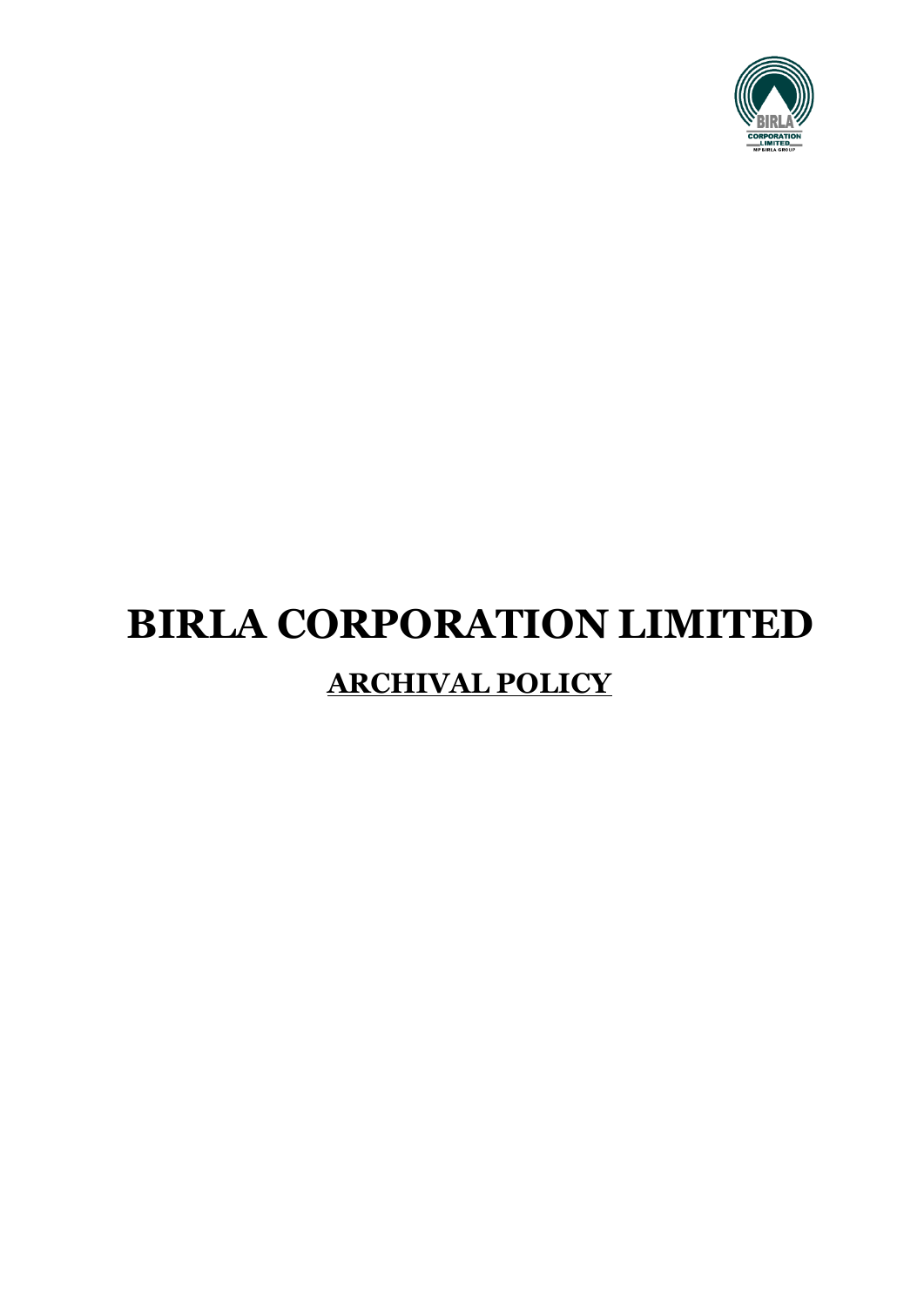# **Contents**

|     | 01. PREAMBLE AND PURPOSE              |                |
|-----|---------------------------------------|----------------|
|     | 02. RATIONALE                         |                |
| 03. | OBJECTIVE                             |                |
|     | 04. SCOPE                             |                |
|     | 05. COMPLIANCE OFFICER                | $\overline{2}$ |
|     | 06. AUTHORITY & RESPONSIBILITY        | $\overline{2}$ |
| 07. | EFFECTIVE DATE AND POLICY ENFORCEMENT | $\overline{2}$ |
|     | 08. REVIEW                            | $\overline{2}$ |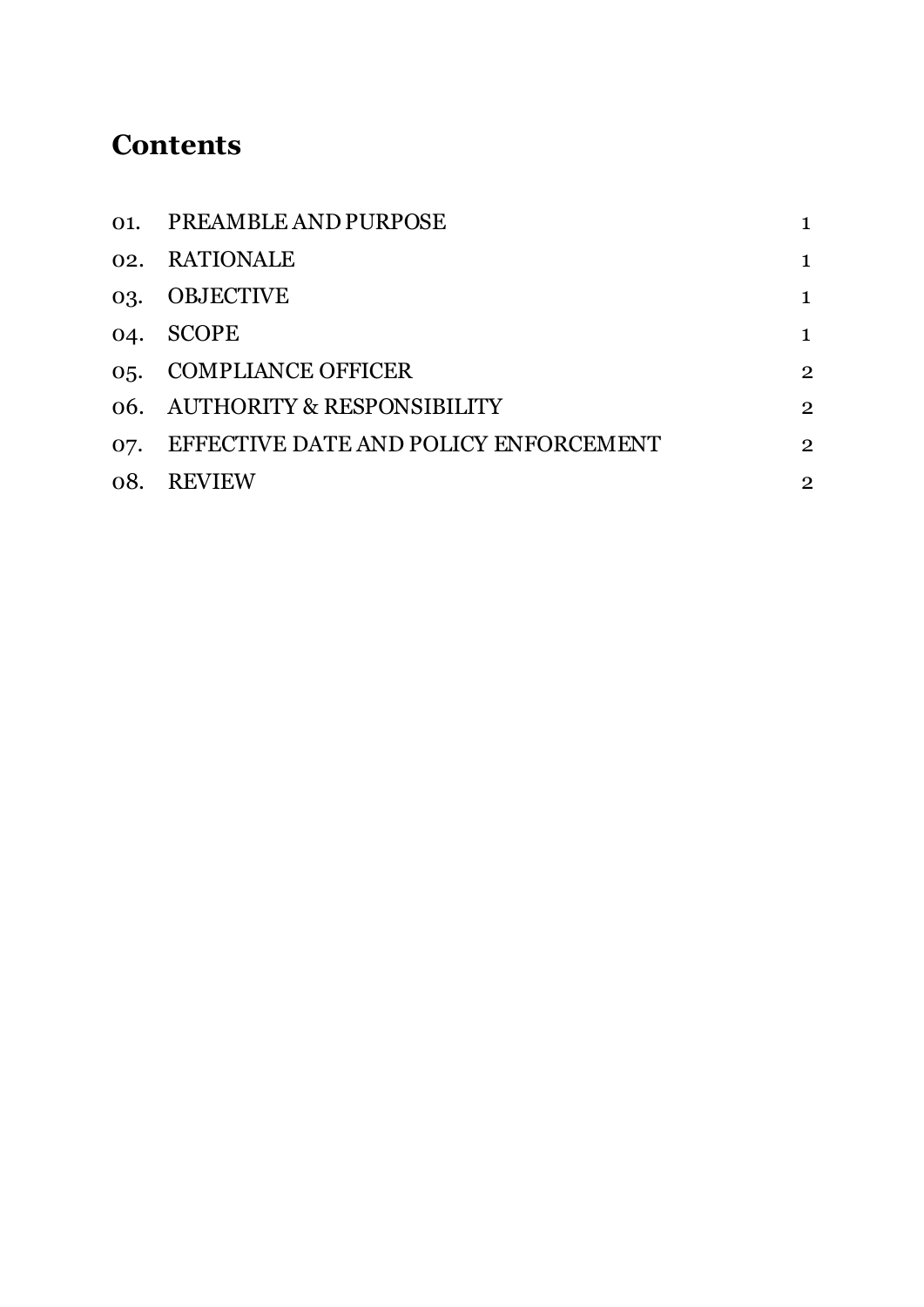#### 01. **PREAMBLE AND PURPOSE:**

Regulation 30 (8) of Securities and Exchange Board of India, (Listing Obligations and Disclosure Requirements) Regulations, 2015, mandates the listed companies to frame a Policy and upload the same on its website, laying down the framework for disclosure on information and their archival on the Company's website.

The Company is committed to establish and maintain information that meets its business needs, accountability requirements and stakeholder expectations.

The Policy aims at nourishing the transparency, accountability and better relationship with stakeholders.

#### 02. **RATIONALE:**

This Policy emphasizes on the importance of preservation of the records and disclosures hosted on the website of the Company for making information accessible to the general public for taking well-informed decisions. Both electronic and paper documents that are needed to be disclosed are generally backed by some regulatory requirement and are thus, subject to be handled with due care. Therefore, electronic records must be managed as a part of a comprehensive record keeping program. The Policy has been framed with an objective of maintenance of the Company's historical data and records hosted on the website at one place, in known locations for making it accessible to staff, shareholders of the Company and its prospective investors.

#### 03. **OBJECTIVE:**

Since the disposition phase of the records is critically important from the perspective of legal and economical maintenance of records, it becomes imperative to retain those records having long term value to the Archives for permanent storage and to suitably deal with the records having relevance for a specific period of time. Through this Policy, the Company seeks to preserve and manage the records in a consistent and logical manner to achieve the below mentioned objectives:

- to meet the legal standards for protection, storage, and retrieval of the record;
- to use the space on the website efficiently; and
- minimize the cost of record retention.

#### 04. **SCOPE:**

As per this Archive Policy:

- (1) every kind of information which is material for the business affairs of the Company and has been disclosed to the Stock Exchanges shall be hosted on the website of the Company for the minimum period of 5 years from the date of occurrence/ happening of an event or transaction;
- (2) every kind of information which is mandated to be disclosed on the website as per the provisions of any applicable statues, rules and regulations shall be hosted on the website of the Company for such time period as specified under the applicable Statues, rules and regulations;